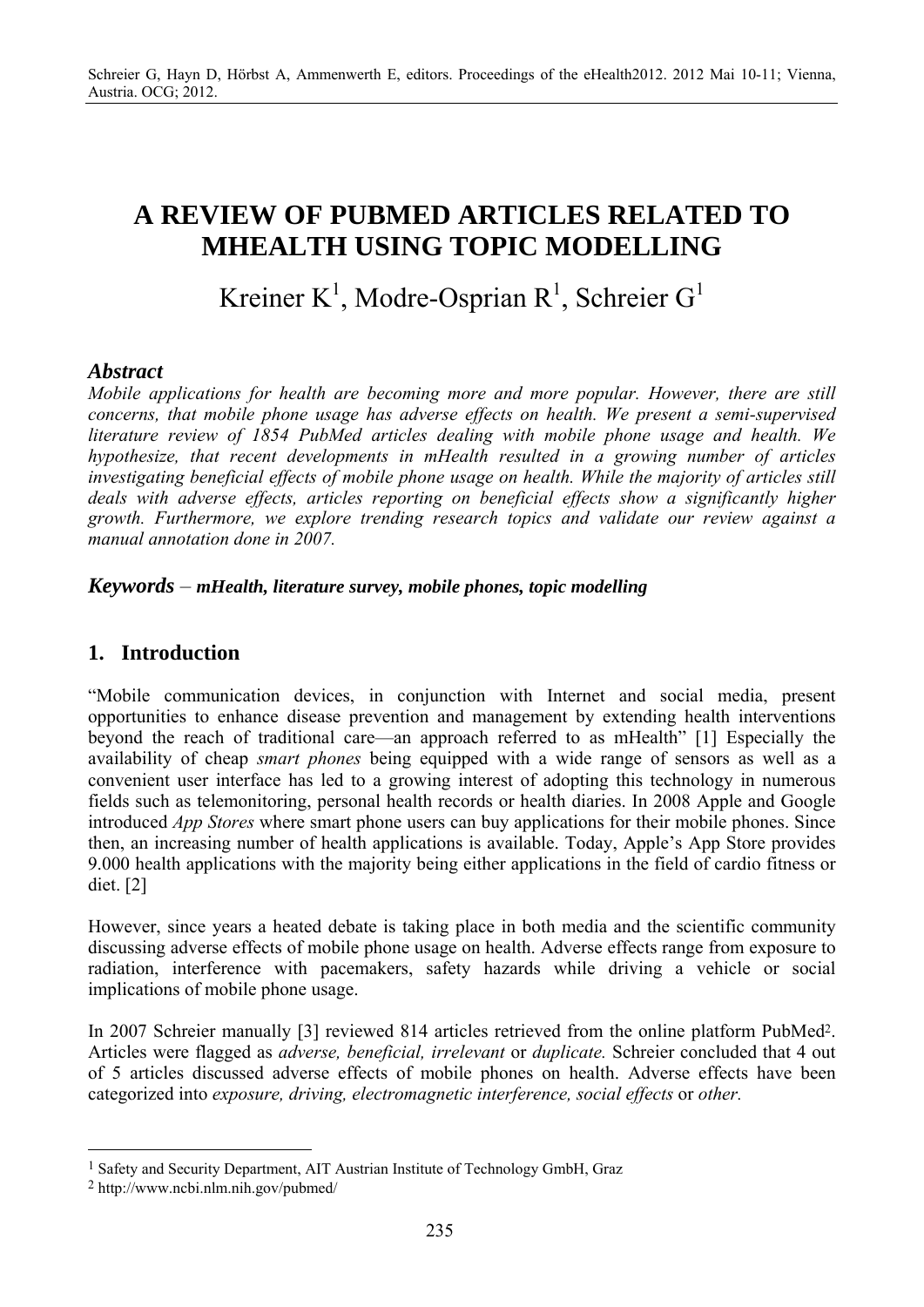In this article we discuss, how recent developments in mHealth reflected in scientific literature related to this initial study. We therefore revisit the literature survey undertaken by [3], extend it to 2011 and hypothesize that the percentage of articles investigating beneficial effects of mobile phones in healthcare - as compared to all articles on mobile phones dealing with health issues - has increased over time.

However, given the exponentially increasing number of articles dealing with this subject over time, a manual method becomes more and more cumbersome. Therefore, we were looking for a way to automate the classification process.

## **2. Methods**

#### **2. 1. Data collection and pre-processing**

We performed a keyword search for "(mobile [ti] OR cellular [ti]) AND (phone [ti] OR phones [ti] OR telephone [ti] OR telephones [ti])"on PubMed retrieving 1854 articles in November 2011. We then exported the results (consisting of title, abstract and meta-information) of the query as XML file.

In contrast to the review done by Schreier, we chose to create a topic model for the articles. Topic models are statistical models discovering abstract topics within a collection of documents based on distributions of words. For each document a distribution is created reflecting the probability that a given topic is found within the document.

We used MALLET [4], an open-source machine learning toolkit for language processing to create the topic model. In the first step we extracted titles and abstracts from the XML file as a base for the model.

MALLET requires knowing the number of topics in advance. We have experimented with 5, 10 and 20 topics. While using 5 and 10 topics led to poor results with topic boundaries being blurry, 20 topics proved to be a reasonable number of clearly defined topics.

MALLET creates a file showing the top keywords for each topic. *Table 1* shows two examples of top keywords:

#### **Table 1: Keywords retrieved by the algorithm**

| Topic Number   Keywords |                                                                                              |
|-------------------------|----------------------------------------------------------------------------------------------|
|                         | phone driving cell drivers hand performance free hands phones conversation                   |
| 10                      | system patients patient care technology monitoring medical based management<br>data diabetes |

In the second step, a file was generated showing the distribution of topic probabilities for each article, i.e. PubMed abstract. We used this file and extracted the topic with the highest probability for a given topic as category for further investigations. We used this distribution to automatically assign each article to one topic. Furthermore we automatically grouped articles by year of publication.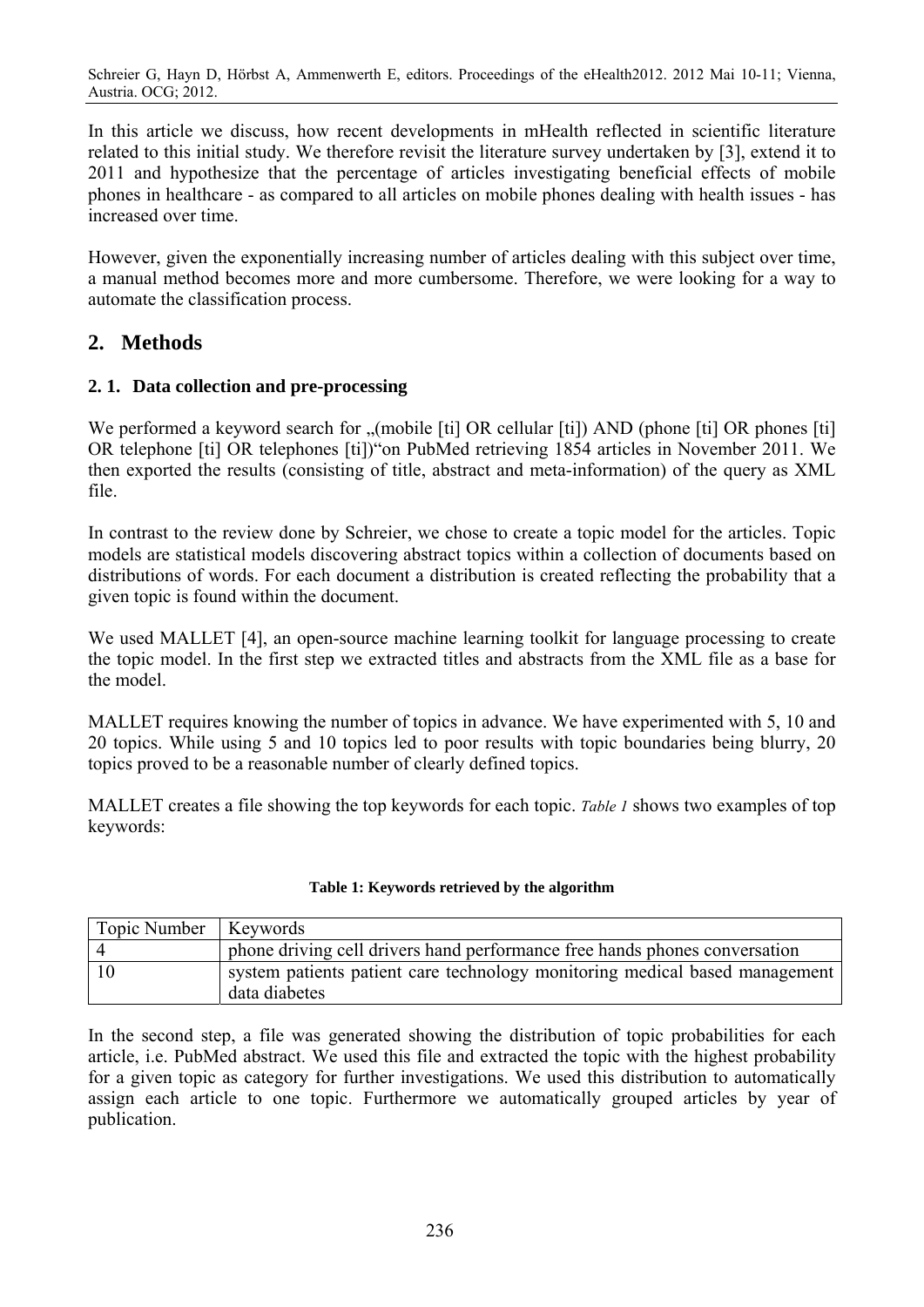Schreier G, Hayn D, Hörbst A, Ammenwerth E, editors. Proceedings of the eHealth2012. 2012 Mai 10-11; Vienna, Austria. OCG; 2012.

#### **2. 2. Finding topic titles**

As [5] pointed out, interpretation of the topic top keywords and extracting meaningful titles (socalled topic model labels) is highly subjective and sometimes even difficult, since the top keywords may not be verbose at all. We chose a semi-supervised approach for creating labels.

First, we automatically created 2-word combinations (2-grams) of top-key words for each topic. We used those keywords to extract 3-word combinations (3-grams) as title candidates from the abstracts and counted their occurrences. For instance, the combination "ecg" and "phone" taken from the top keywords of a topic would produce "phone based ecg" as a title candidate.

We then automatically ranked the title candidates by number of occurrences. Based on these results we manually assigned an appropriate title for each topic from the top-10 list of title candidates. Each title was then classified as either "beneficial" or "adverse". *Figure 1* briefly summarises the process:



**Figure 1: Creation and interpretation of the topic model. The review of titles has been done manually** 

#### **3. Results**

*Table 2* illustrates the distribution of topics showing the total number of articles per topic and percentage in respect to the total number of articles:

#### **3. 1. Validation**

We validated our model against the manual annotation based on [3] which was manually extended to 1007 articles since publication. 877 articles were flagged either as *Beneficial* or Adverse. We compared those articles with topics assigned by the topic model reaching an agreement of 91% and a Cohen's kappa of 0.70 indicating *substantial agreement* according to [6].

Disagreements derive from the fact that the original annotation took into account only titles. However, some titles may be misleading while the abstracts itself clearly indicate adverse or beneficial effects. Further discrepancies stem from the fact that the topic model based classification, uses a simpler approach as compared to the human based classification. For example, it lacks a mechanism to identify Letters to the Editor in reaction to a preceding article and, as a consequence, counts this again as an article of the same category whereas the original annotation concept classified such articles as irrelevant ("duplicate").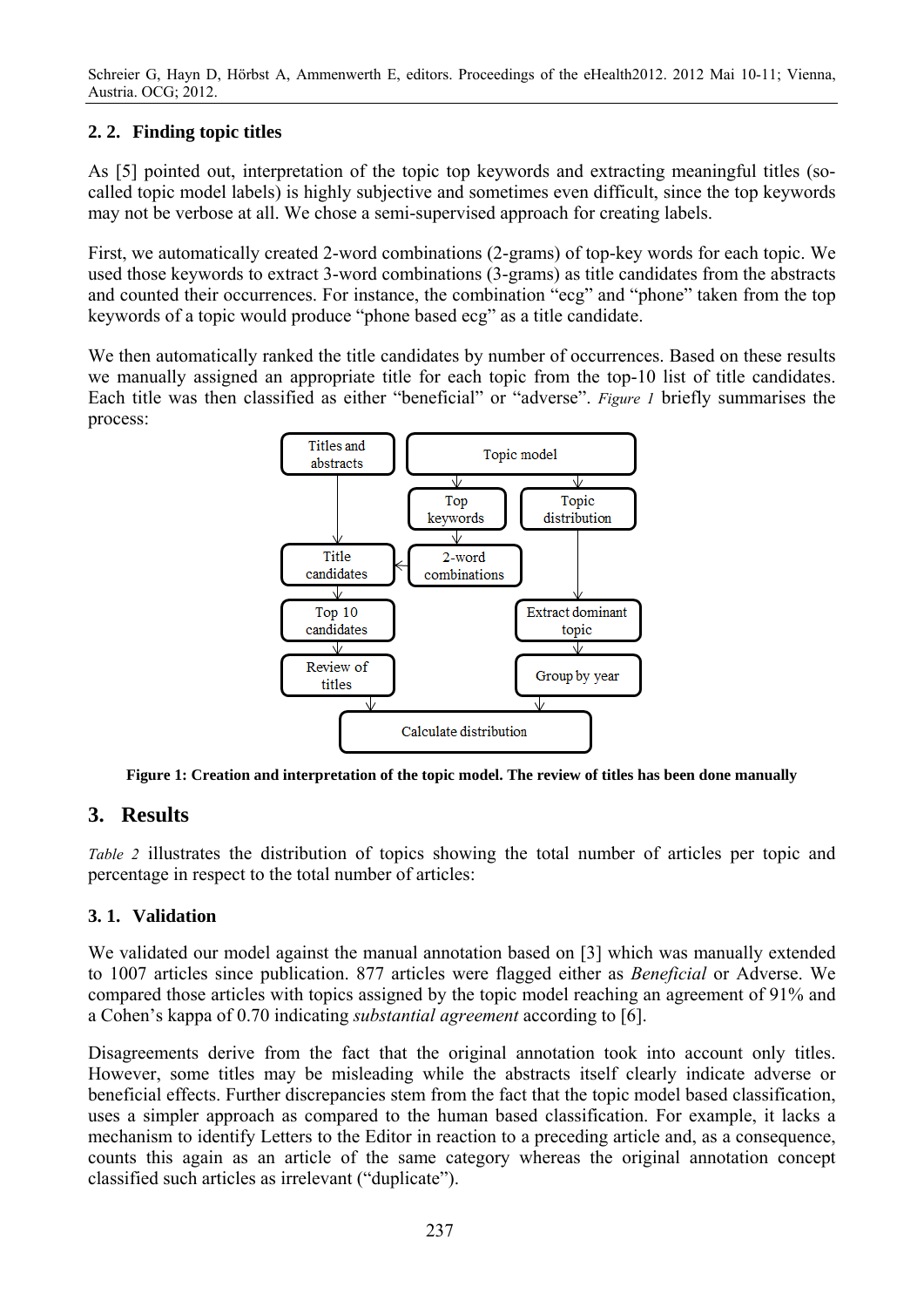Schreier G, Hayn D, Hörbst A, Ammenwerth E, editors. Proceedings of the eHealth2012. 2012 Mai 10-11; Vienna, Austria. OCG; 2012.

| Table 2: Topics found by the algorithm                            |                              |       |                                    |                |                    |  |  |
|-------------------------------------------------------------------|------------------------------|-------|------------------------------------|----------------|--------------------|--|--|
| <b>Topic</b>                                                      | <b>Publications</b><br>2011) |       | (until   Publications (until 2006) |                | <b>Beneficial?</b> |  |  |
| Mobile phones and brain<br>tumours                                | 155                          | 8,30% | 88                                 | 10,67%         |                    |  |  |
| field<br>Electromagnetic<br>emissions                             | 140                          | 7,55% | 67                                 | 8,13%          |                    |  |  |
| phones<br>Mobile<br>and<br>driving                                | 128                          | 6,90% | 71                                 | 8,61%          |                    |  |  |
| Pacemakers<br>and<br>electromagnetic<br>interference              | 125                          | 6,74% | 95                                 | 11,52%         |                    |  |  |
| Electromagnetic radiation<br>of mobile phones                     | 121                          | 6,52% | 58                                 | 7,03%          |                    |  |  |
| <b>Bacterial</b><br>contamination<br>of mobile phones             | 114                          | 6,14% | 66                                 | 8,00%          |                    |  |  |
| monitoring<br>Patient<br>systems                                  | 111                          | 5,98% | 36                                 | 4,36%          | Yes                |  |  |
| Text messaging for health                                         | 111                          | 5,98% | 16                                 | 1,94%          | Yes                |  |  |
| Use of mobile phones in<br>hospitals                              | 97                           | 5,23% | 74                                 | 8,98%          |                    |  |  |
| Cellular phone usage of<br>Japanese<br>high<br>school<br>students | 94                           | 5,07% | 27                                 | 3,27%          |                    |  |  |
| Exposure to radiation                                             | 87                           | 4,69% | 47                                 | 5,70%          |                    |  |  |
| Mobile<br>phones<br>in<br>developing countries                    | 84                           | 4,53% | 34                                 | 4,12%          | Yes                |  |  |
| Health risks and mobile<br>phone base stations                    | 82                           | 4,42% | 37                                 | 4,49%          |                    |  |  |
| Mobile<br>phones<br>and<br>dermatitis                             | 80                           | 4,31% | 27                                 | 3,27%          |                    |  |  |
| Mobile phone<br>cameras<br>and health                             | 73                           | 3,93% | 18                                 | 2,18%          | Yes                |  |  |
| of<br>radiation<br>Effects<br>(animal experiments)                | 62                           | 3,34% | 15                                 | 1,82%          |                    |  |  |
| Activity of daily living                                          | 58                           | 3,12% | 8                                  | 0,97%          | Yes                |  |  |
| Epidemiological<br>studies<br>and mobile phones                   | 50                           | 2,69% | 17                                 | $2,06\sqrt{0}$ |                    |  |  |
| Transmissions of ECGs                                             | 45                           | 2,42% | 11                                 | 1,33%          | Yes                |  |  |
| Patterns of mobile phone<br>usage                                 | 37                           | 1,19% | 12                                 | 1,45%          |                    |  |  |
| <b>Total</b>                                                      | 1854                         |       | 824                                |                | 482 (25,99%)       |  |  |

*Figure 2* illustrates the development of these topics over the course from 1990 to 2011. The number of publications dealing with adverse effects still outweighs the number of publications reporting beneficial effects. However, in 2011 the number of beneficial publications increased by 41% compared to 2010. In contrast the number of publications reporting adverse effects increased by 6,94%. Following figure illustrates the growth of articles reporting on beneficial or adverse effects since 1990: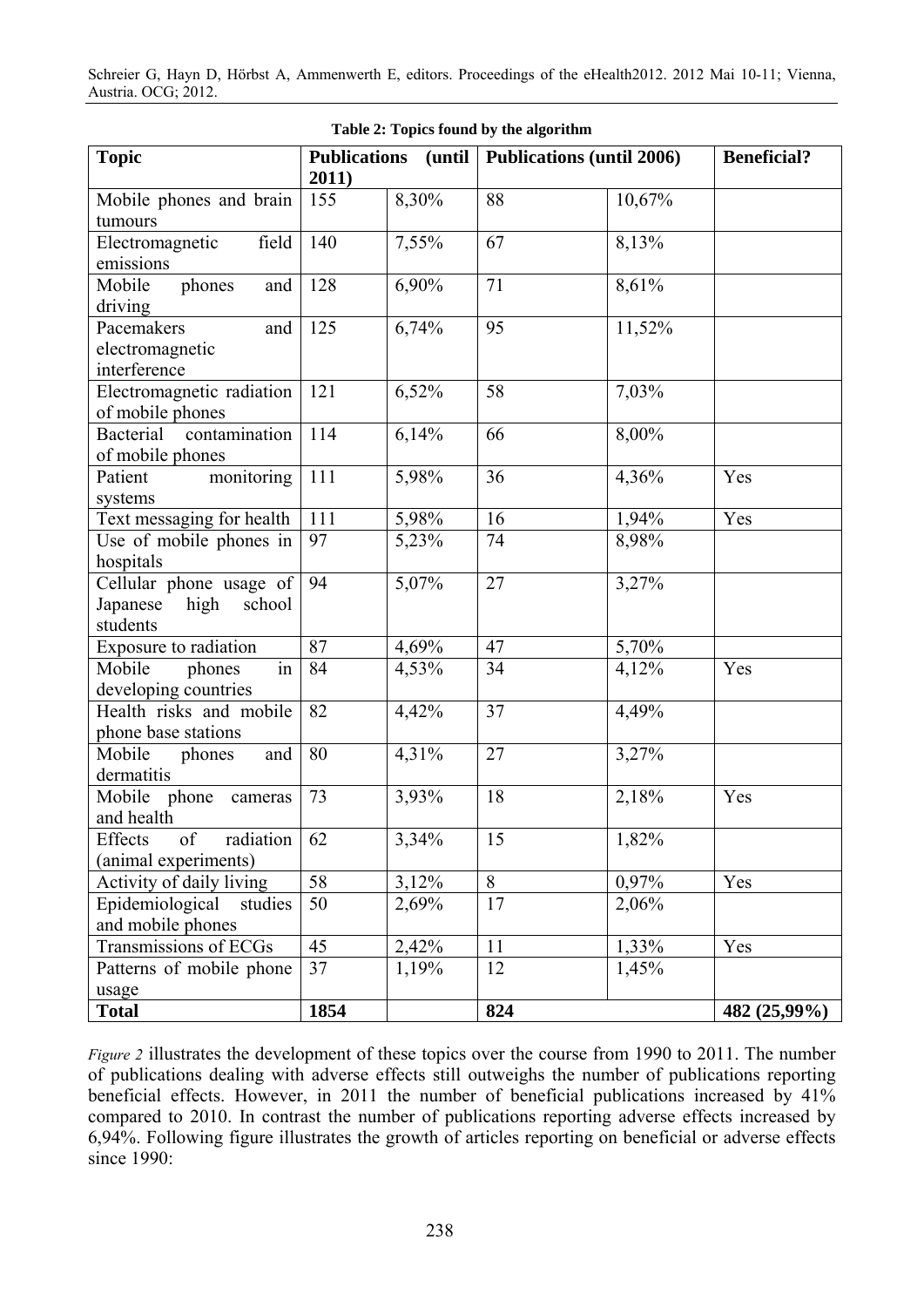



**Figure 2: Number of beneficial and adverse effects of mobile phone usage since 1990** 

#### **4. Discussion**

Topics reporting adverse effects are generally growing slower relatively to the total number of articles compared to articles reporting beneficial effects. Especially articles on patient monitoring systems, short text messaging for health application and monitoring of activity of daily living are on the rise. However, articles reporting on radiation effects on animals still post high growth rates.

The topic model assigns a distribution of topics to each document. Therefore, topics are not mutually exclusive but overlapping. One could argue that using only the dominant topic blurs the results. This is especially true for documents that have a nearly equal distribution of topics.

Furthermore, it can be argued that a classification into *adverse* and *beneficial* effects is of little relevance. For instance, an article might discuss adverse effects of radiation but may conclude with insignificant results. Vice versa, a study might deal with telemonitoring as a beneficial aspect but conclude that a particular telemonitoring intervention does not have a significant positive impact on health outcome. In fact, the term *potential adverse effects* or *potential beneficial effects*  respectively, might be more appropriate.

Finally, only one reviewer interpreted the topic model. It can be argued, that at least two reviewers should have interpreted key phrases and top keywords in order to extract meaningful titles. However, interpretation of most topics was straightforward, while two topics ("patterns of mobile use" and "Use of mobile phones in hospitals") proved to be particularly hard to interpret.

#### **5. Conclusion and Outlook**

We presented the development and validation of a semi-supervised literature survey of PubMed articles reporting on adverse or beneficial effects of mobile phone usage on health. While the majority of articles still deal with adverse effects, the number of articles reporting beneficial effects has dramatically grown within the last 5 years. This concept – which is basically not restricted to